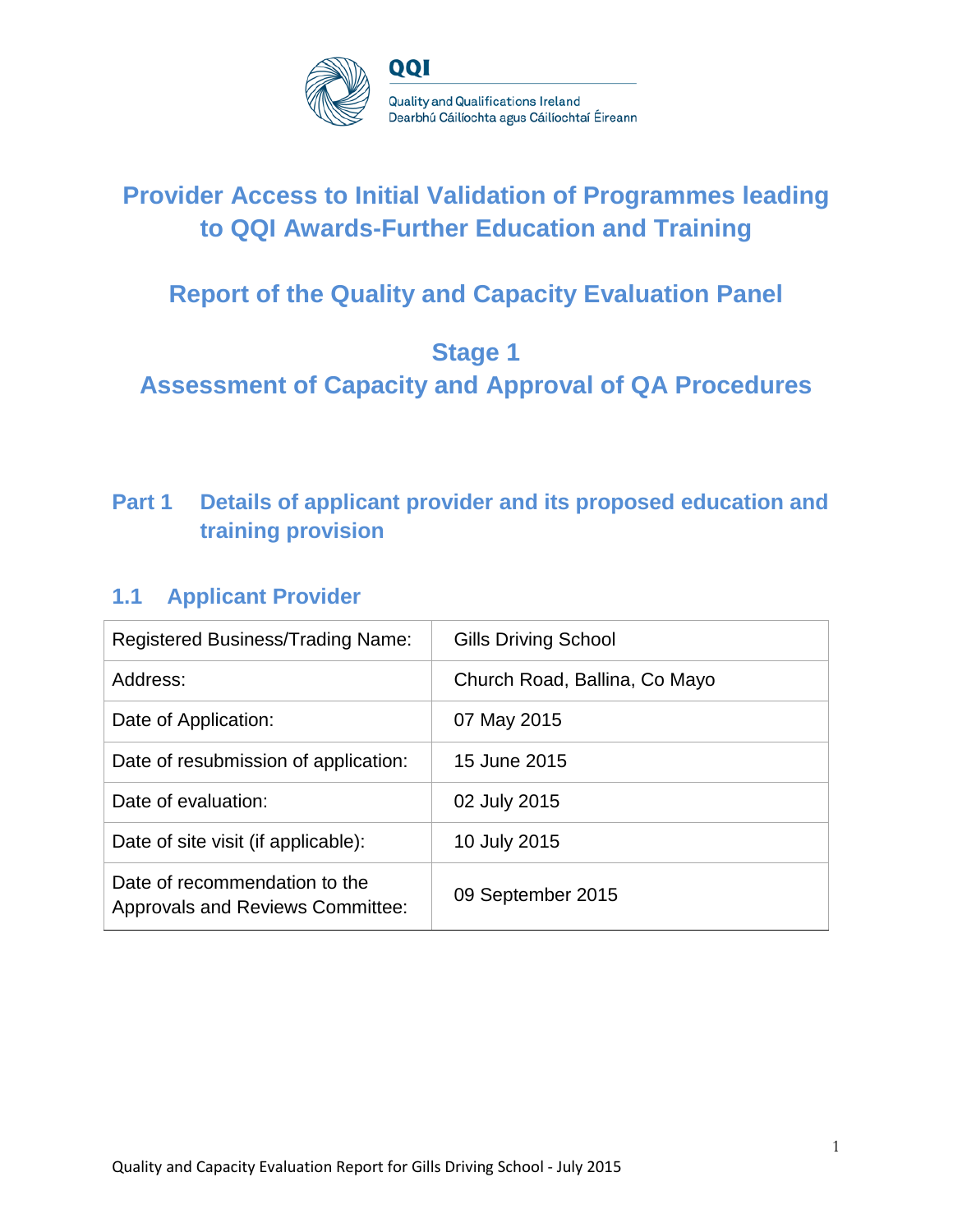

# **1.2 Profile of applicant provider**

The Gill Group was established in Ballina, Co. Mayo and is a family run organisation that has been in operation for over 30 years. It comprises of five companies providing a diverse range of services:

- Gills Driving School was established in 1971 and offers a range of training in all categories of vehicles, in Ballina and various centres around Ireland.
- Brooklands Gas Ltd is an LPG (Liquid Petroleum Gas) bottling and distribution operation covering the west of Ireland.
- Brooklands Oil Ltd, is a home heating/motor vehicle, fuel distribution company, covering the west of Ireland.
- Brooklands Bedding Ltd is a baled wood shavings distribution company operating nationwide.
- Tiernan Gill Equine Services.

Gills Driving School is the legal entity that has applied to QQI for access to initial programme validation. One of the largest fleet trainers in the country for all categories of vehicle licence acquisition, Gills Driving School is approved by the:

- Road Safety Authority (RSA) in Ireland to present driver training and driver CPC training at a range of centres throughout Ireland.
- International Road Transport Union (IRU) certified to present the IRU Safe Loading & Cargo Securing Programme
- Road Transport Industry Training Board (RTITB UK) certified to present Reach & Counter Balance Forklift Training.
- Department of Agriculture, Food and the Marine approved to present the Certificate in Equine Transport for Type 1 & Type 2 Authorisation.

Gills Driving School considers that providing accredited training in a range of related areas to the programmes it currently provides is a necessary step for the next phase of its business development.

# **1.3 Proposed education and training provision**

Gills Driving School initially proposed to provide programmes leading to Special Purpose and Minor awards at NFQ Level 5 in 5N0731 Hand Held Pesticide Application, 5N1797 Boom Sprayer Pesticide Application and 5N2466 Handling & Distribution of Pesticides. The focus of these awards relates directly to the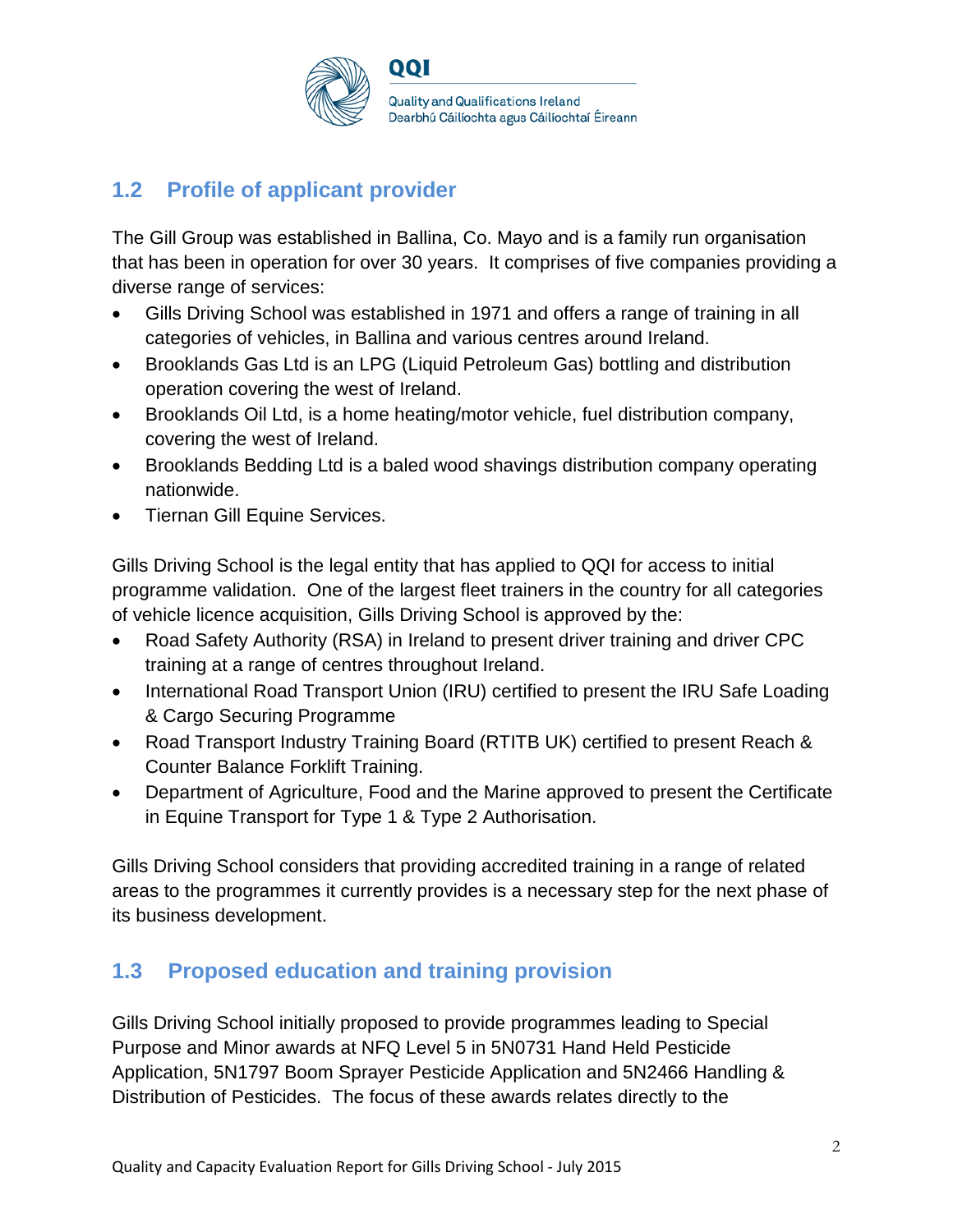

Sustainable Use Directive (SUD) requiring all users of pesticides to register as 'Professional Users' with the Department of Agriculture and the Marine by November 2015. The qualifying requirement for registration is the achievement of the relevant QQI award or equivalent.

QQI advised Gills Driving School to consider its proposed provision in the longer term and in the context of its business development plans for the next three to five years. Subsequently, Gills Driving School submitted a revised list of proposed awards that they consider appropriate for them as an established training provider, to consider offering.

In addition to the pesticide related awards, Gills Driving School proposes to offer programmes leading to the following QQI awards.

| <b>Special Purpose Awards</b> |                                                           |  |  |  |
|-------------------------------|-----------------------------------------------------------|--|--|--|
| 5S5833                        | <b>Warehousing Operations</b>                             |  |  |  |
| 6S0242                        | <b>Manual Handling Instruction</b>                        |  |  |  |
| 6S0912                        | <b>Construction Stage Health and Safety Co-ordination</b> |  |  |  |
| Minor awards                  |                                                           |  |  |  |
|                               |                                                           |  |  |  |
| 5N1742                        | <b>Tractor Operations</b>                                 |  |  |  |
| 5N1752                        | <b>All Terrain Vehicle Operation</b>                      |  |  |  |
| 5N1451                        | <b>Health and Safety Representation</b>                   |  |  |  |
| 5N1794                        | <b>Health and Safety in the Workplace</b>                 |  |  |  |
| 5N1782                        | <b>Safety Management</b>                                  |  |  |  |
| 5N1207                        | <b>Occupational First Aid</b>                             |  |  |  |

Gills Driving School has also indicated an ambition to offer a major award in Horsemanship, in three to five years' time. QQI confirmed that the capacity of Gills Driving School to offer this major award will be evaluated at that time.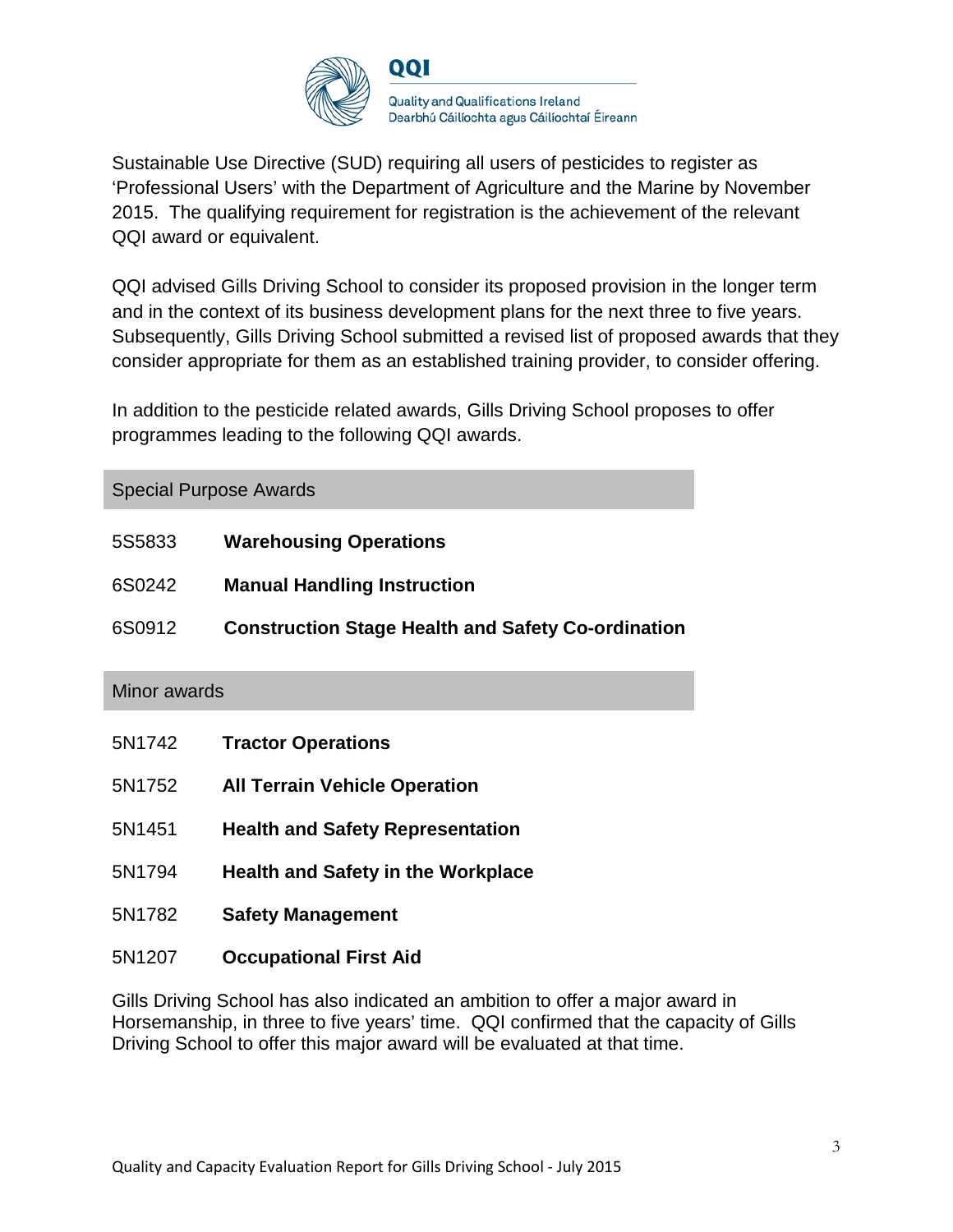

**Quality and Qualifications Ireland** Dearbhú Cáilíochta agus Cáilíochtaí Éireann

# **Part 2 The Quality and Capacity Panel Membership**

QQI

| <b>Name</b>                                    | Role of panel member                                        | Organisation                                                |
|------------------------------------------------|-------------------------------------------------------------|-------------------------------------------------------------|
| Naomi Jackson                                  | Chair                                                       | Hibernia College                                            |
| Joan Hennessy                                  | <b>QA in Further Education</b><br>and Training              | <b>SOLAS</b>                                                |
| Sheila Macken                                  | <b>Subject Matter Expertise</b><br>in pesticide application | Department of Agriculture,<br>Food & the Marine             |
| Anne Higgins                                   | <b>QA in Further Education</b><br>and Training              | Galway Roscommon<br><b>Education and Training</b><br>Board. |
| Ciaran McCurtin*                               | Learner Representative<br><b>Skillnets</b>                  | <b>Schmitt ECS</b>                                          |
| * Unable to attend on date of<br>panel meeting |                                                             |                                                             |
| <b>Colette Harrison</b>                        | Secretary                                                   | QQI                                                         |
| <b>QQI Staff</b>                               |                                                             |                                                             |
| Angela Lambkin                                 | Observer, Panel Meeting                                     | QQI                                                         |
| <b>Walter Balfe</b>                            | Site visit                                                  | QQI                                                         |

# **Part 3 Findings of the Panel**

# **3.1 Summary Findings**

The Quality and Capacity Evaluation Panel's (panel) role is to evaluate the capacity of Gills Driving School to provide quality education and training to learners in the context of the education and training provision proposed. Core to this consideration, the panel is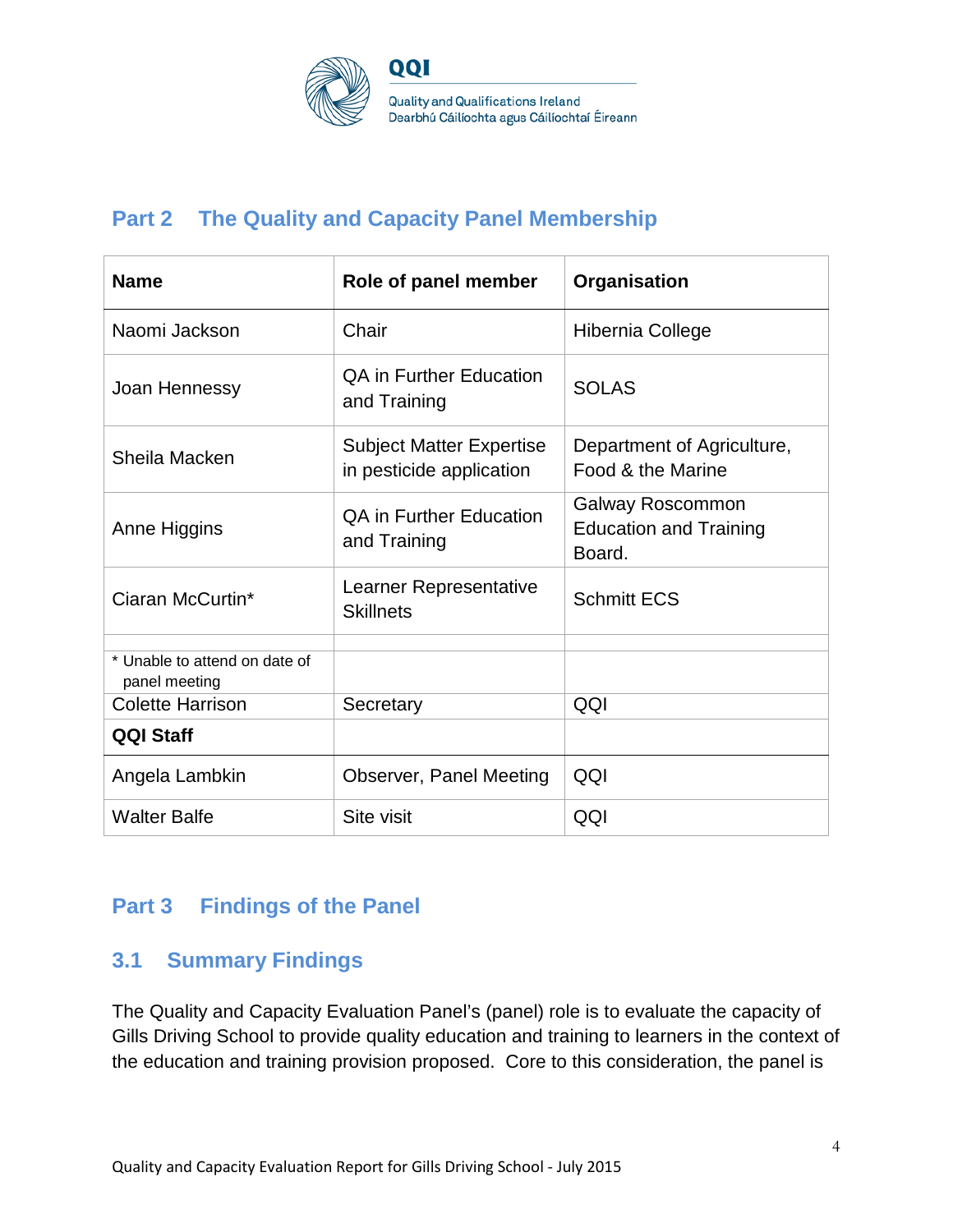

required to evaluate the draft quality assurance procedures and supporting infrastructure submitted by Gills Driving School.

The panel reviewed the documentation presented by Gills Driving School and documentation submitted by QQI. Annex 1 lists the staff of Gills Driving School who the panel met during the evaluation process. The panel met representatives of Gills Driving School and considered their responses made during the course of the evaluation meeting. Annex 2 lists the documentation.

Following the evaluation meeting, the panel decided that a site visit to Gills Driving School's premises was appropriate and requested that members of QQI undertake the visit to confirm that Gills Driving School's premises, facilities and resources detailed in the documentation and presentation are in place. The site visit took place on 10 July 2015 and confirmed this was the case and that they were appropriate to Gills Driving School's application and fit for purpose.

The panel is satisfied that Gills Driving School has demonstrated its capacity to provide quality education and training to learners leading to the Special Purpose and Minor awards at Levels 4 to 6 of the NFQ as listed in para 1.3.

Gills Driving School has demonstrated, during its presentation to the panel, ownership and understanding of its quality system. However, the panel advises that the understanding of QQI's specific requirements e.g. quality assuring learner assessment for the implementation of quality assurance, needs further attention by Gills Driving School's staff to ensure effective engagement with all QQI processes.

The panel is satisfied that the draft Quality Assurance procedures and supporting infrastructure submitted by Gills Driving School demonstrates a potentially effective quality management system fit for the purposes of education and training as outlined above. The panel's condition that Gills Driving School review its QA procedures to ensure that all procedures map to the Quality Assurance Guidelines and Criteria for Further Education and Training, will ensure that the QA system implemented by Gills Driving School will be appropriate to the size of the organisation and the provision it is proposing.

# **3.2 Recommendation of the panel**

The panel recommends that the Approvals and Review Committee of QQI approves the proposed draft Quality Assurance procedures of Gills Driving School. As a result of this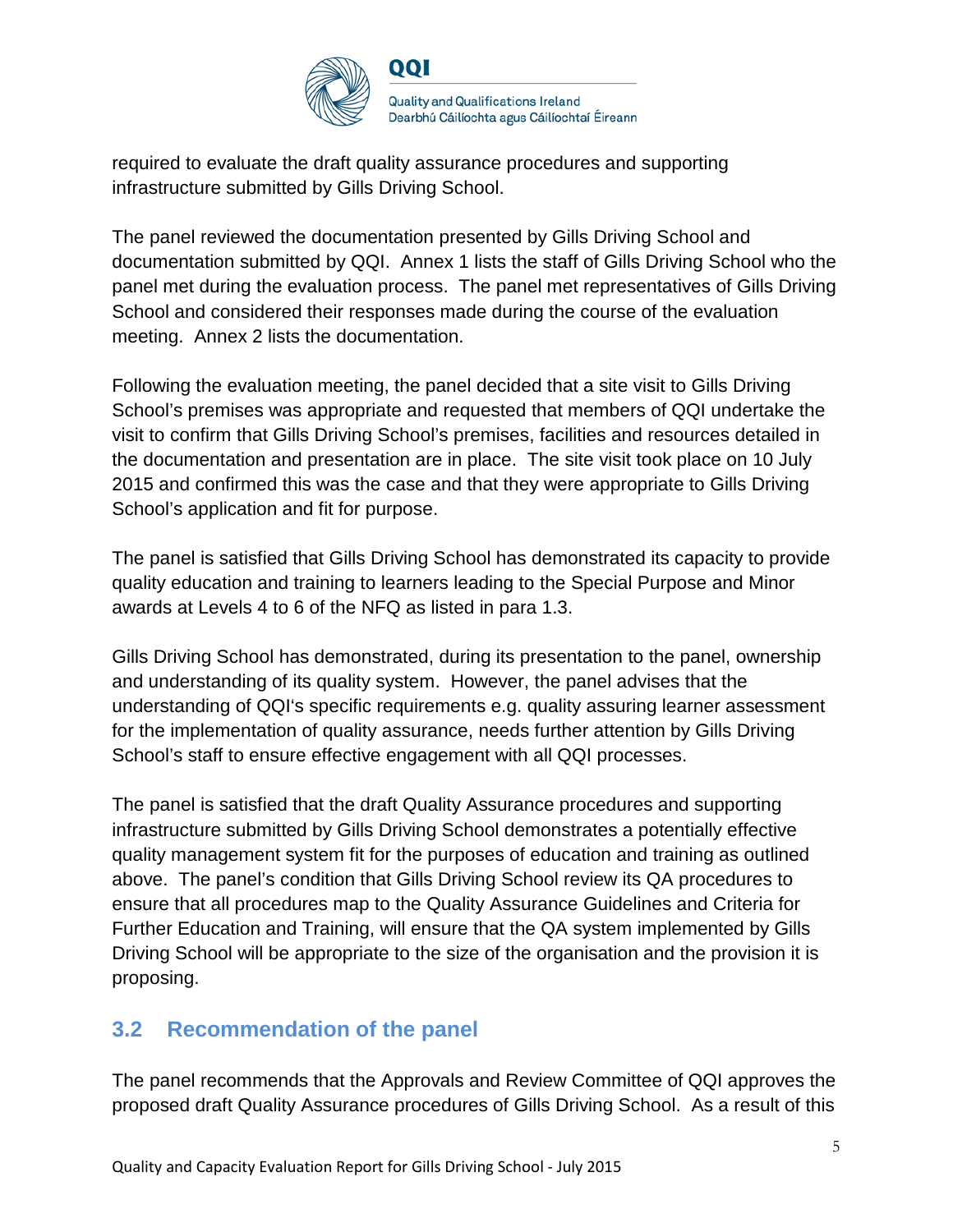

recommendation, Gills Driving School will be permitted to progress to Stage 2 of the initial validation process.

This is subject to QQI confirming that the conditions imposed by the panel in this report are met by Gills Driving School prior to submitting programmes for validation.

# **Part 4 Detailed findings - Evaluation of the capacity of the applicant to provide quality education and training to learners**

# **4.1 Legal and compliance requirements:**

#### 4.1.1(a) Criterion

*Is the applicant an established legal entity who has education and/or training as a principal function?*

#### 4.1.1(b) Finding

Gills Driving School is an established legal entity. It is a partnership registered in 2013 with two named partners (CRO 505779). The Managing Director of Gills Driving School is a partner.

### 4.1.2(a) Criterion

*Is the legal entity established in the European Union and does it have a substantial presence in Ireland?*

### 4.1.2(b) Finding

Gills Driving School is a partnership registered in Ireland and operates from Ballina, Co Mayo. This is its primary centre of operations and it provides its current range of driving related training programmes from its training facility there and in other training centres around Ireland.

#### 4.1.3(a) Criterion

*Are all dependencies, collaborations, obligations, parent organisations, and subsidiaries clearly specified?*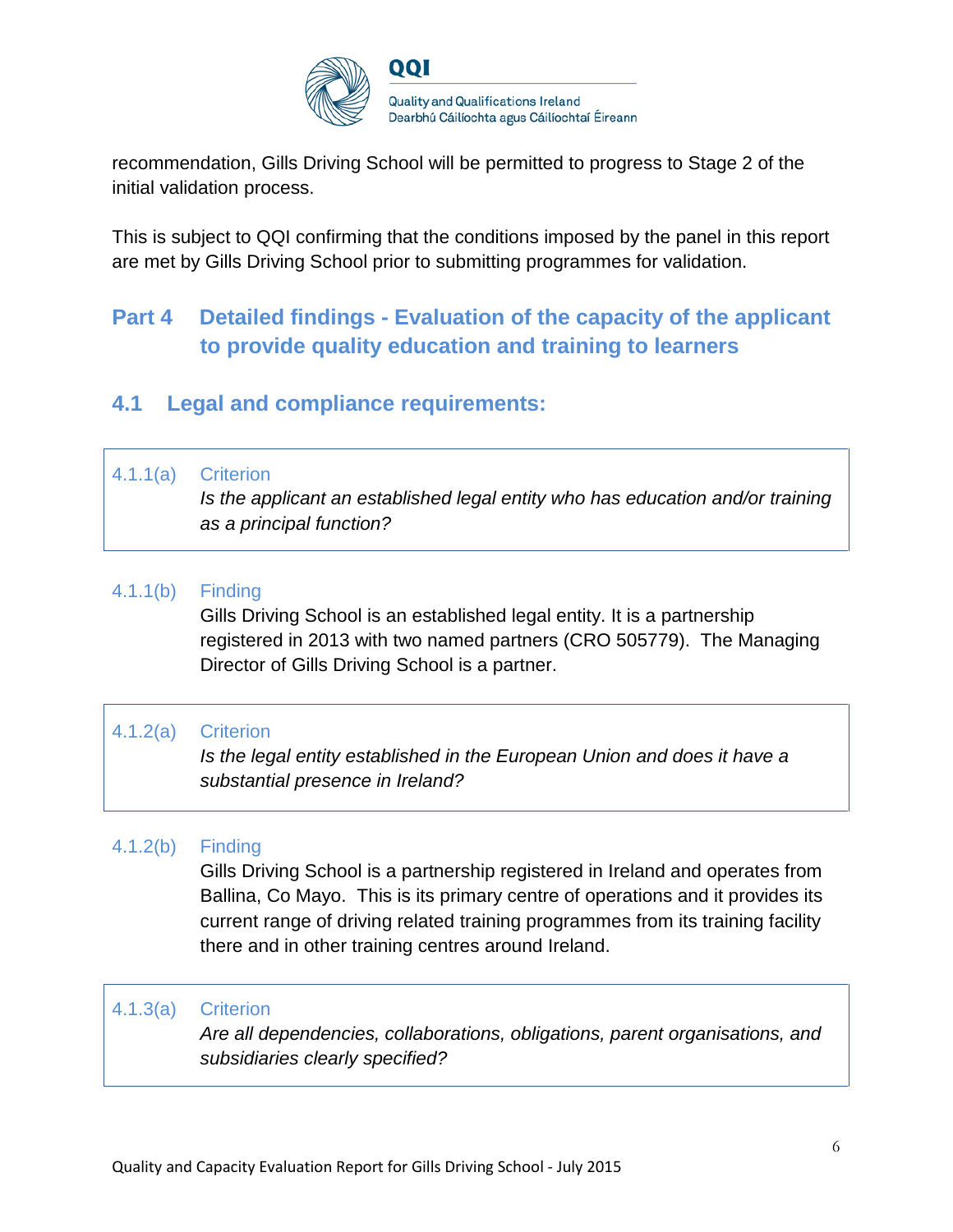

#### 4.1.3(b) Finding

Gills Driving School, a partnership, is part of The Gill Group of companies comprising four limited companies with the same directors in each company and a sole trader. The information provided by Gills Driving School clearly specifies the relationships in The Gill Group.

#### 4.1.4(a) Criterion

*Are all third-party relationships and partnerships compatible with the scope of access sought?*

### 4.1.4(b) Finding

Gills Driving School is an approved training centre of the RSA and RTITB UK. It is also approved to offer the International Road Transport Union (IRU) programme on safe handling of loads and the Department of Agriculture, Food and the Marine equine transport courses. These relationships are directly relevant and important to Gills Driving School's current provision. They are compatible with their proposed provision of QQI awards.

Gills Driving School has a third party relationship with Chevron Training and Recruitment who access their facilities in Ballina for their own programmes.

#### 4.1.5(a) Criterion

*Are the applicable regulations and legislation complied with in all jurisdictions where it operates?*

### 4.1.5(b) Finding

Gills Driving School, in making the required statutory declaration has certified that it is compliant with all relevant legislation and regulatory requirements applicable to the provision of education and training in Ireland, in particular all employment, health and safety, equality, data protection, and financial regulatory requirements insofar as same are applicable to Gills Driving School's operations.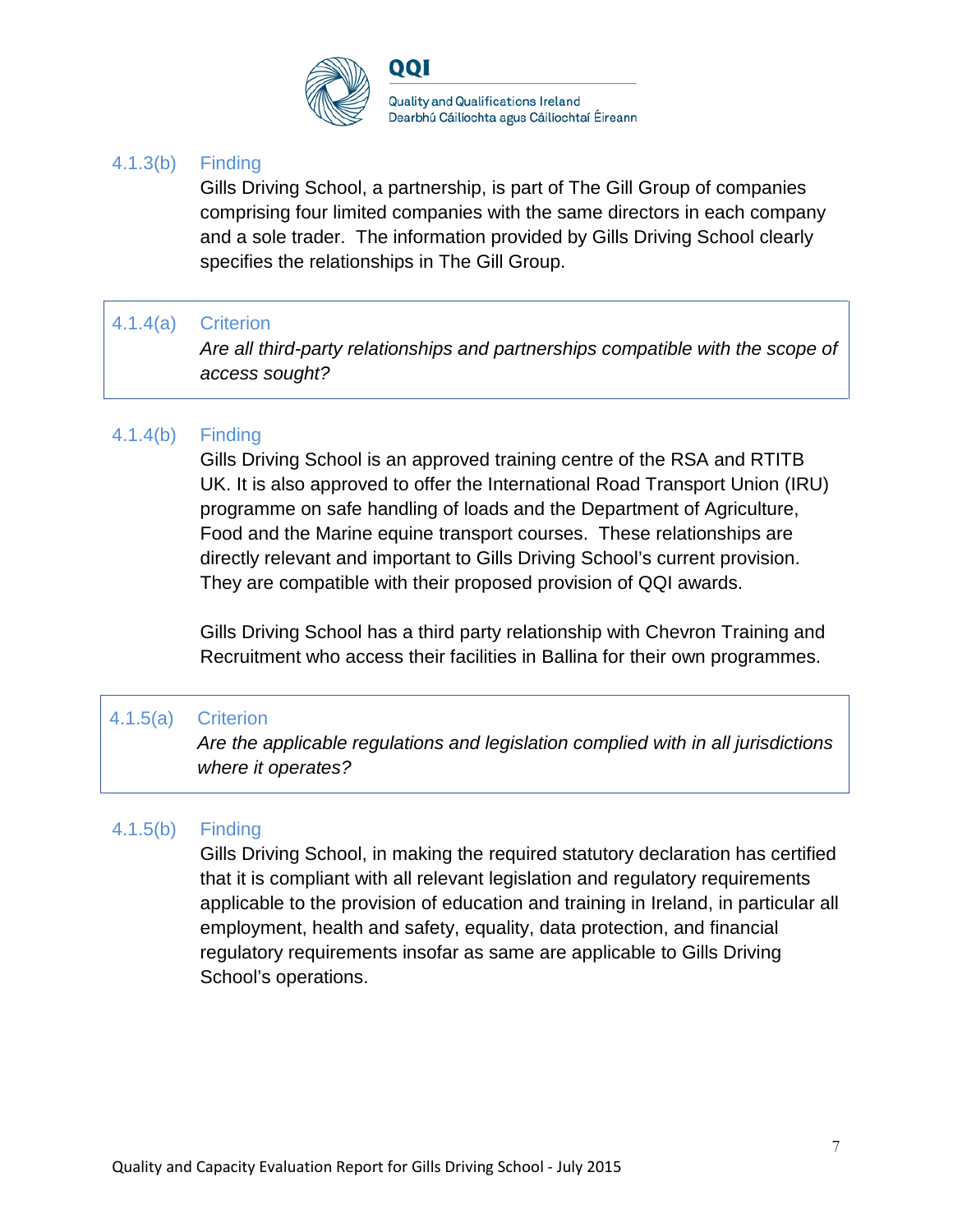

QQI

#### 4.1.6(a) Criterion

*Is the applicant in good standing in the qualifications systems and education and training systems in any countries where it operates (or where its parents or subsidiaries operate) or enrols learners, or where it has arrangements with awarding bodies, quality assurance agencies, qualifications authorities, ministries of education and training, professional bodies and regulators.*

#### 4.1.6(b) Finding

The good standing of Gills Driving School with the bodies it provides training for is confirmed by the listing of Gills Driving School as accredited providers on the websites of the relevant bodies' web sites.

# **4.2 Resource, governance and structural requirements:**

#### 4.2.1(a) Criterion

*Does the applicant have a sufficient resource base and is it stable and in good financial standing?*

### 4.2.1(b) Finding

The panel is satisfied that Gills Driving School has sufficient resources and at this time is in good financial standing. It satisfied this requirement by providing details of the development of the business since its establishment in 1971, recent (August 2014) financial accounts and details of staff and physical resources developed over the years of its business development.

#### 4.2.2(a) Criterion

*Does the applicant have a reasonable business case for sustainable provision?*

#### 4.2.2(b) Finding

Gills Driving School has developed a substantial business presence in driver and related training. In assessing its next stage of development, it considers that seeking national accreditation for programmes in specific areas related to their current provision with proven demand is the next step in its development.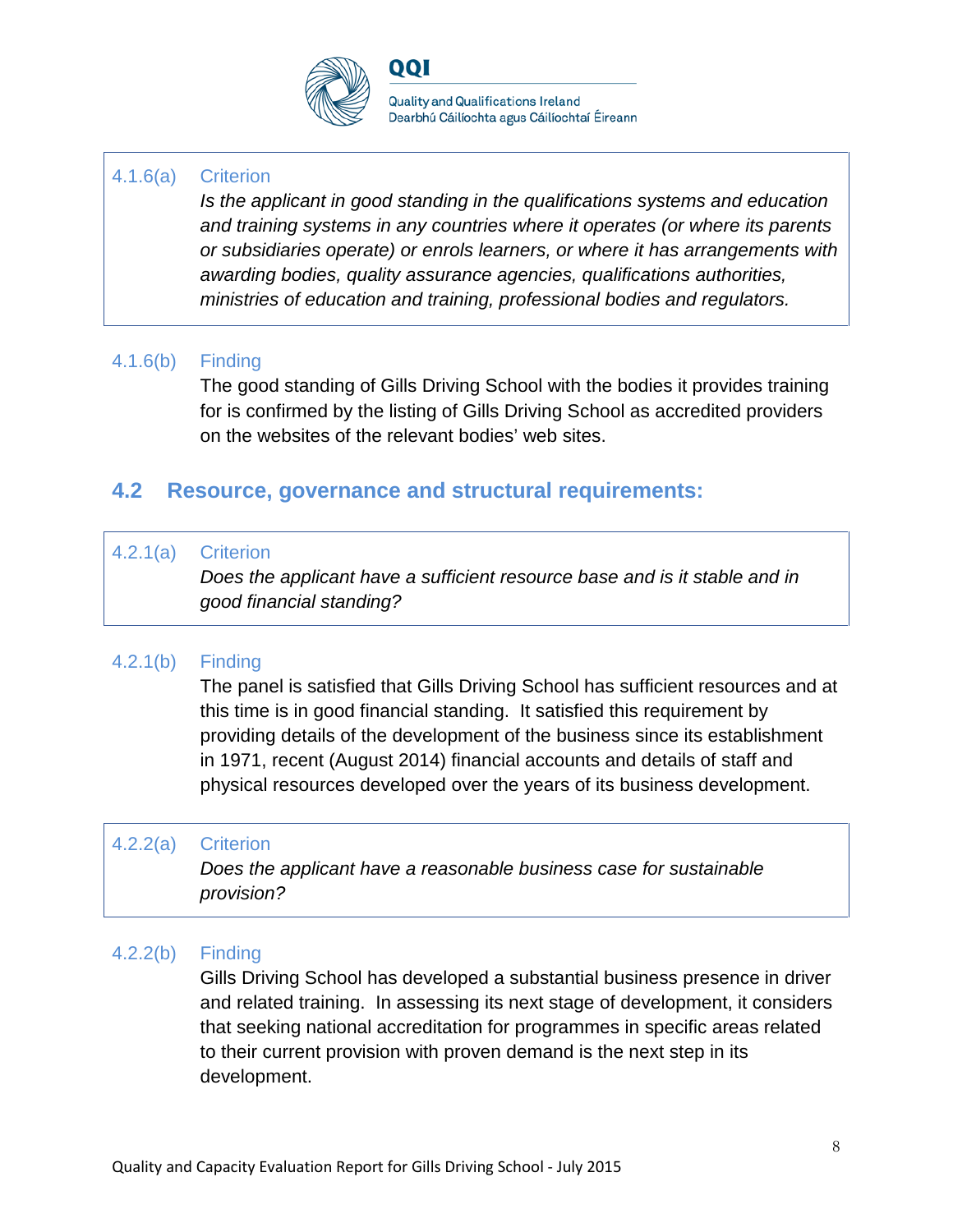

During discussions with the panel, Gills Driving School provided projections for learner numbers for the pesticide spraying and distribution programmes based on the demand from its existing client base. This, the national demand for these programmes and the physical resources available to the school, support the business case for sustainable provision. The proposed provision of programmes in tractor operations, warehousing and health and safety is also relevant to Gills Driving School's current training provision and client base.

#### 4.2.3(a) Criterion

*Are fit-for-purpose governance, management and decision making structures in place?*

### 4.2.3(b) Finding

Gills Driving School has not implemented its planned governance and decision making structure in relation to quality assurance. The panel considers that the proposed structure is too complex for the size of the organisation. The proposed structure requires revision and simplification to reflect actual practices and be workable for the staff of Gills Driving School. A simpler structure should also maximise the experience and knowledge of the staff who currently manage existing training provision and processes.

#### 4.2.4(a) Criterion

*Are there arrangements in place for providing required information to QQI?*

### 4.2.4(b) Finding

Gills Driving School, through the requirements of other accrediting bodies, has the experience and the necessary systems in place to provide required information to QQI. As part of the supporting documentation submitted to QQI, it provided a range of statistical reports (completion rates, results profile) confirming a capacity to comply with QQI's information requirements. The school has six experienced administrative staff and appropriate technical resources in place.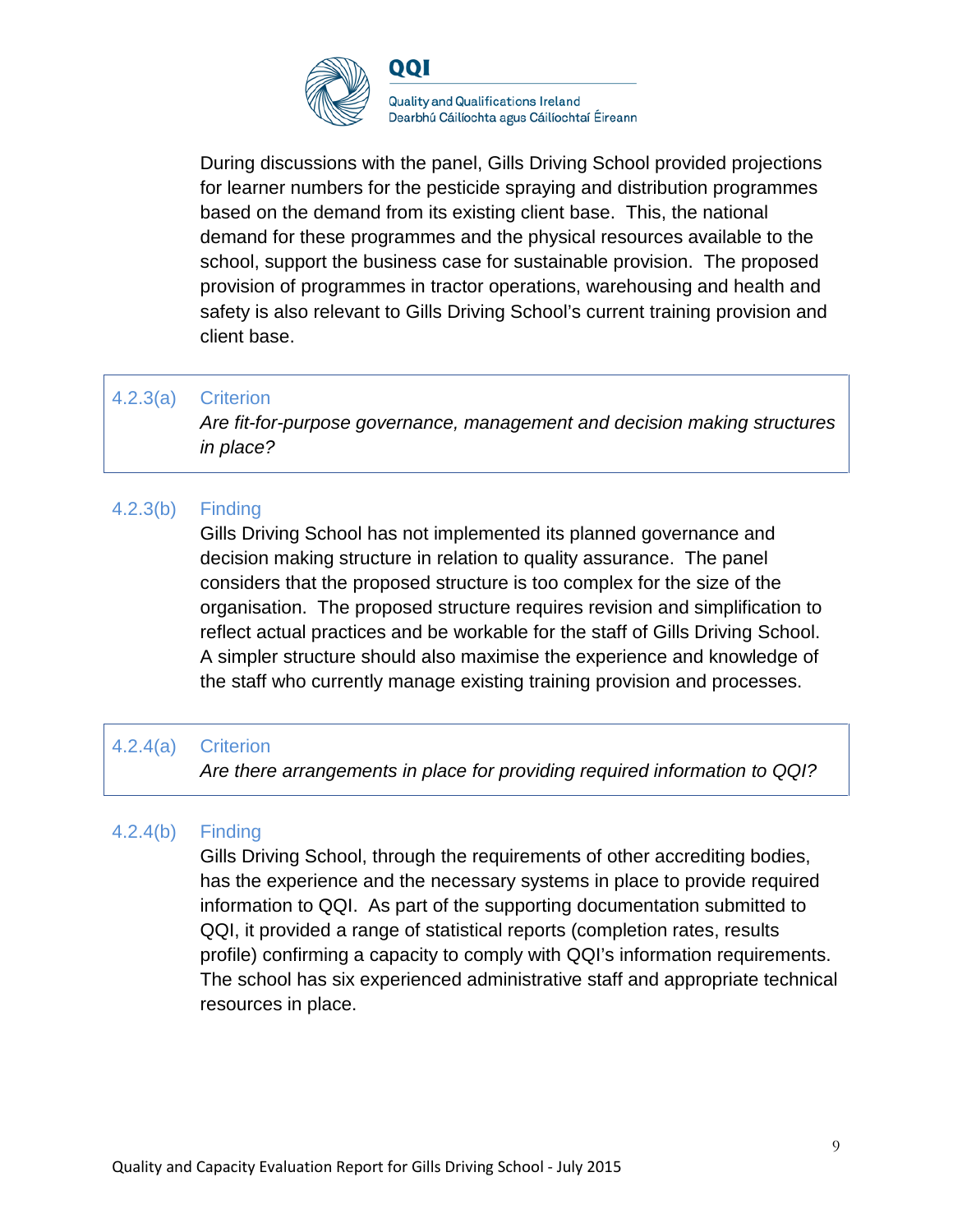

**Quality and Qualifications Ireland** Dearbhú Cáilíochta agus Cáilíochtaí Éireann

# **4.3 Programme development and provision requirements:**

#### 4.3.1(a) Criterion

*Does the applicant have experience and a track record in providing education and training programmes?*

#### 4.3.1(b) Finding

Gills Driving School has experience and a track record in providing training programmes in driving and related areas. It has developed its range of programmes to meet demand from client companies and specific legislative requirements.

The school recognises that providing programmes leading to QQI awards places additional responsibilities in the areas of programme design and development and learner assessment on the designated staff.

The panel recommends that staff are provided with an opportunity to develop their knowledge and understanding of the qualifications system: awards, learning outcomes, programme design, development and internal approval of programmes and fair and consistent assessment processes.

#### 4.3.2(a) Criterion

*Does the applicant have a fit-for-purpose and stable complement of education and training staff?*

#### 4.3.2(b) Finding

Gills Driving School employs 6 training staff and contracts 18 trainers to deliver its current range of driving related programmes. It sets specific qualifications for its staff in this area, ensuring that all staff have recognised qualifications in training in their specialist field. In its documentation and in the presentation to the panel, Gills Driving School confirmed that the policy of ensuring that appropriately qualified training staff will develop and deliver the proposed programmes leading to QQI awards.

Both the Programme Manager and Course Manager are permanent employees with ten and five years' experience respectively of the management of training programmes. A new staff member has been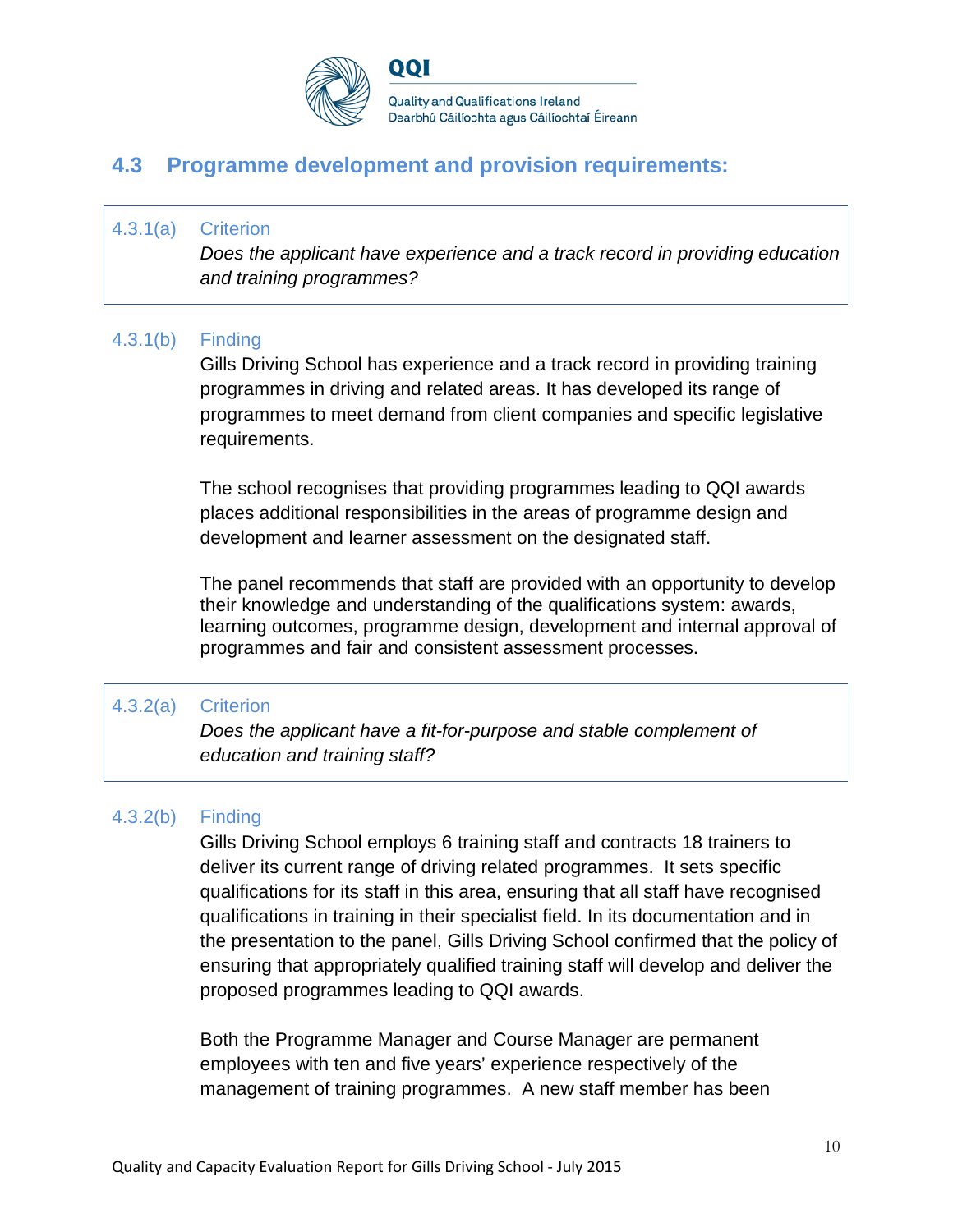

employed to oversee the implementation and monitoring of the quality management system and ensure compliance with QQI's requirements.

The panel acknowledge Gills Driving School's commitment to CPD and mentoring for its staff.

### 4.3.3(a) Criterion

*Does the applicant have the capacity to comply with the standard conditions for validation specified in Section 45(3) of the Qualifications and Quality Assurance (Education and Training) Act (2012) (the Act)?*

### 4.3.3(b) Finding

The standard conditions for validation specified in the Act include cooperation with and assistance to QQI in the performances of its functions, including the provision of such information required by QQI, the establishment of procedures for the fair and consistent assessment of learners and provisions for the protection of enrolled learners.

From the documentation submitted and the presentation made by Gills Driving School, the panel considers that its quality assurance system is capable of supporting the standard conditions for validation. This determination will be confirmed during the programme validation stage of this process.

### 4.3.4(a) Criterion

*Does the applicant have the fit-for-purpose premises, facilities and resources to meet the requirements of the provision proposed in place?*

### 4.3.4(b) Finding

Gills Driving School provided details of its training facilities and the necessary equipment needed to deliver the awards it is proposing. A site visit undertaken by QQI executive confirms the information provided by Gills Driving School in its submission and during the evaluation meeting. The building, facilities and equipment are fit for purpose.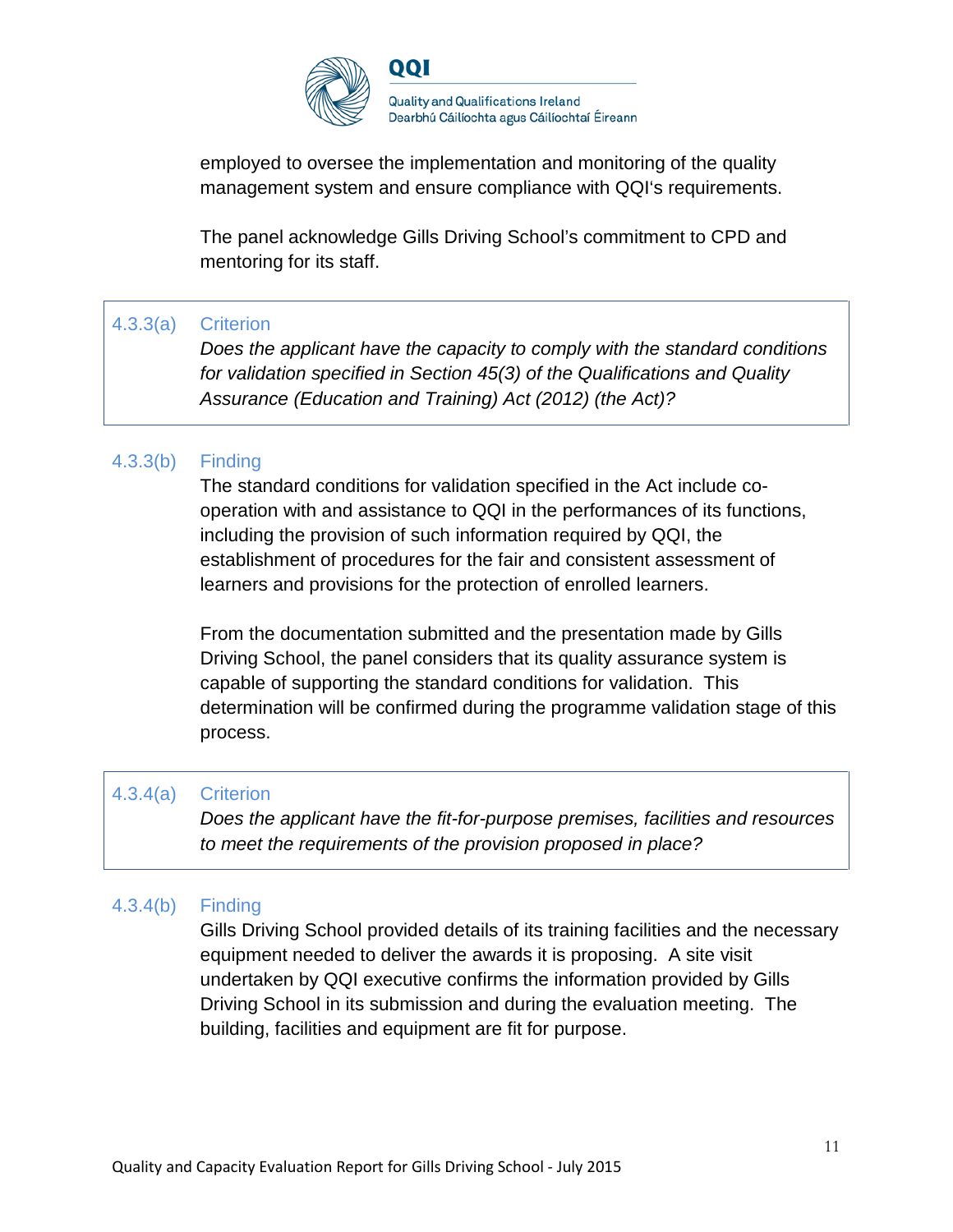

QQI

**Quality and Qualifications Ireland** Dearbhú Cáilíochta agus Cáilíochtaí Éireann

#### 4.3.5(a) Criterion

*Are there access, transfer and progression arrangements that meet QQI's criteria for approval in place?*

#### 4.3.5(b) Finding

Gills Driving School has appropriate access arrangements in place for its proposed provision. The panel discussed the challenges of providing accredited training when verbal and literacy skills are an issue. Gills Driving School outlined the supports it currently has available for such learners.

A determination on appropriate access to programmes will be made during the programme validation stage of this process.

The panel acknowledged that there are limited transfer and progression opportunities available to learners from the programmes to be provided.

#### 4.3.6(a) Criterion

*Are structures and resources to underpin fair and consistent assessment of learners in place?*

#### 4.3.6(b) Finding

Gills Driving School has significant experience in delivering programmes that are externally assessed by the body accrediting the programme. The school understands that providers offering programmes leading to QQI awards are fully responsible for the fair and consistent assessment of learners.

In the documentation presented, the panel noted some confusion arising from the use of HE QA Guidelines and Criteria (para 5.1b refers) in the development of quality policies and procedures.

The school needs to further develop its understanding of the FET assessment and authentication processes including assignment briefs, consistency of grading, internal verification and external authentication/examining process and results approval as set out in the FET Quality Assuring Assessment Guidelines (Revised 2013).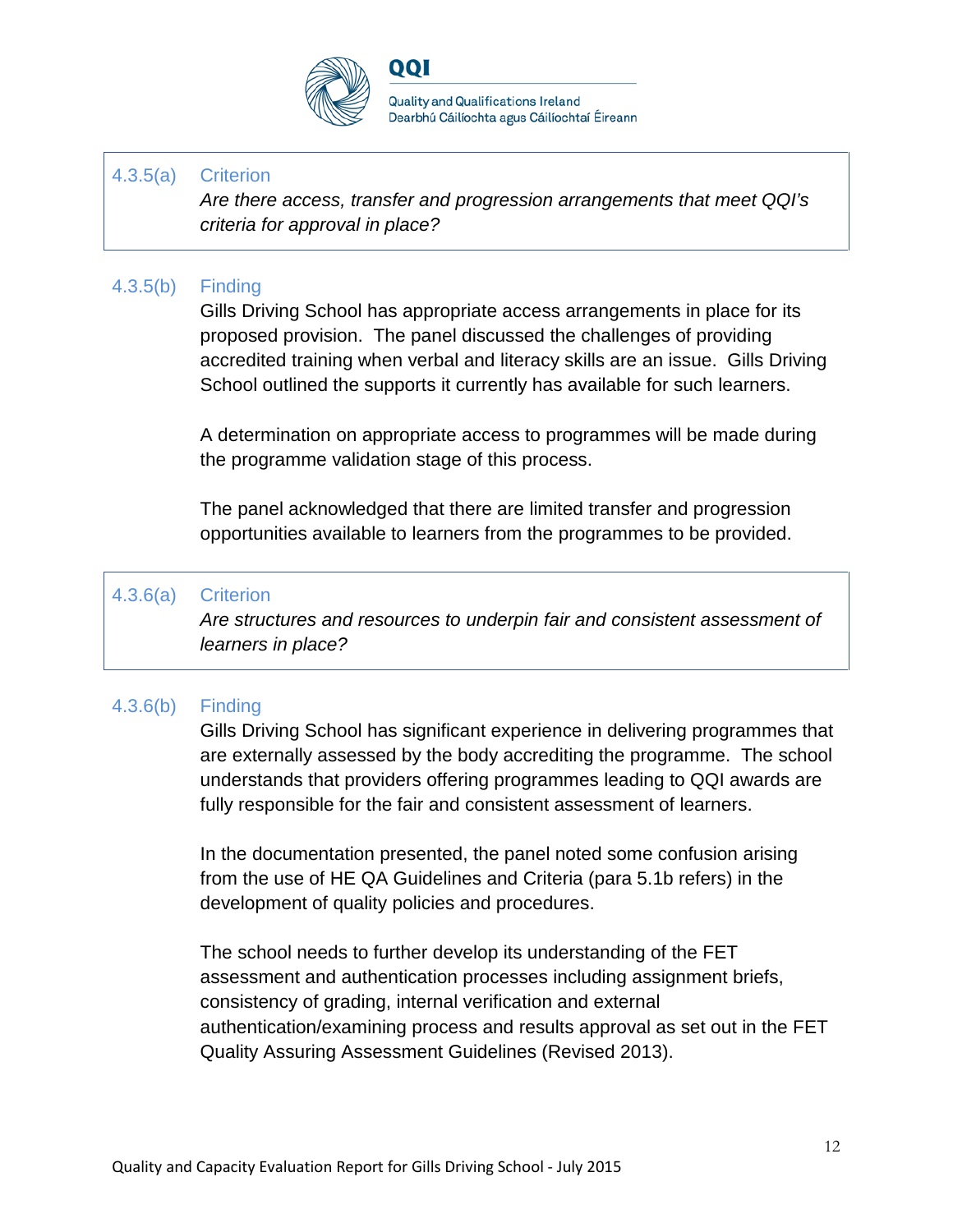

The Managing Director of Gills Driving School confirmed to the panel that additional expert resources would be put in place to ensure that the transition to internal assessment and related processes is implemented appropriately.

### 4.3.7(a) Criterion

*Are arrangements for the protection of enrolled learners to meet the statutory obligations in place (where applicable)?*

#### 4.3.7(b) Finding

This policy does not apply to Gills Driving School due to the short duration of the programmes they are proposing to offer.

# **4.4 Evaluation of capacity to provide the proposed education and training provision - Overall finding:**

The panel is satisfied that Gills Driving School has proven its capacity to provide quality programmes leading to the proposed NFQ Level 4 to NFQ Level 6 Special Purpose and minor awards (non-major) in agriculture, warehousing and health and safety to learners, in an adequately resourced, suitable environment.

# **Part 5 Evaluation of draft QA Procedures submitted by Gills Driving School**

# 5.1(a) Criterion *The quality system is comprehensive, containing policies and procedures for all relevant areas set out in the QA Guidelines and Criteria for Further education and Training.*

#### 5.1(b) Finding

The documentation submitted by Gills Driving School is comprehensive, containing the relevant policies and procedures. The panel considers that the format of Gills Driving School's QA manual and QA policies and procedures presents a more complicated view of the quality management system that it is planning to implement.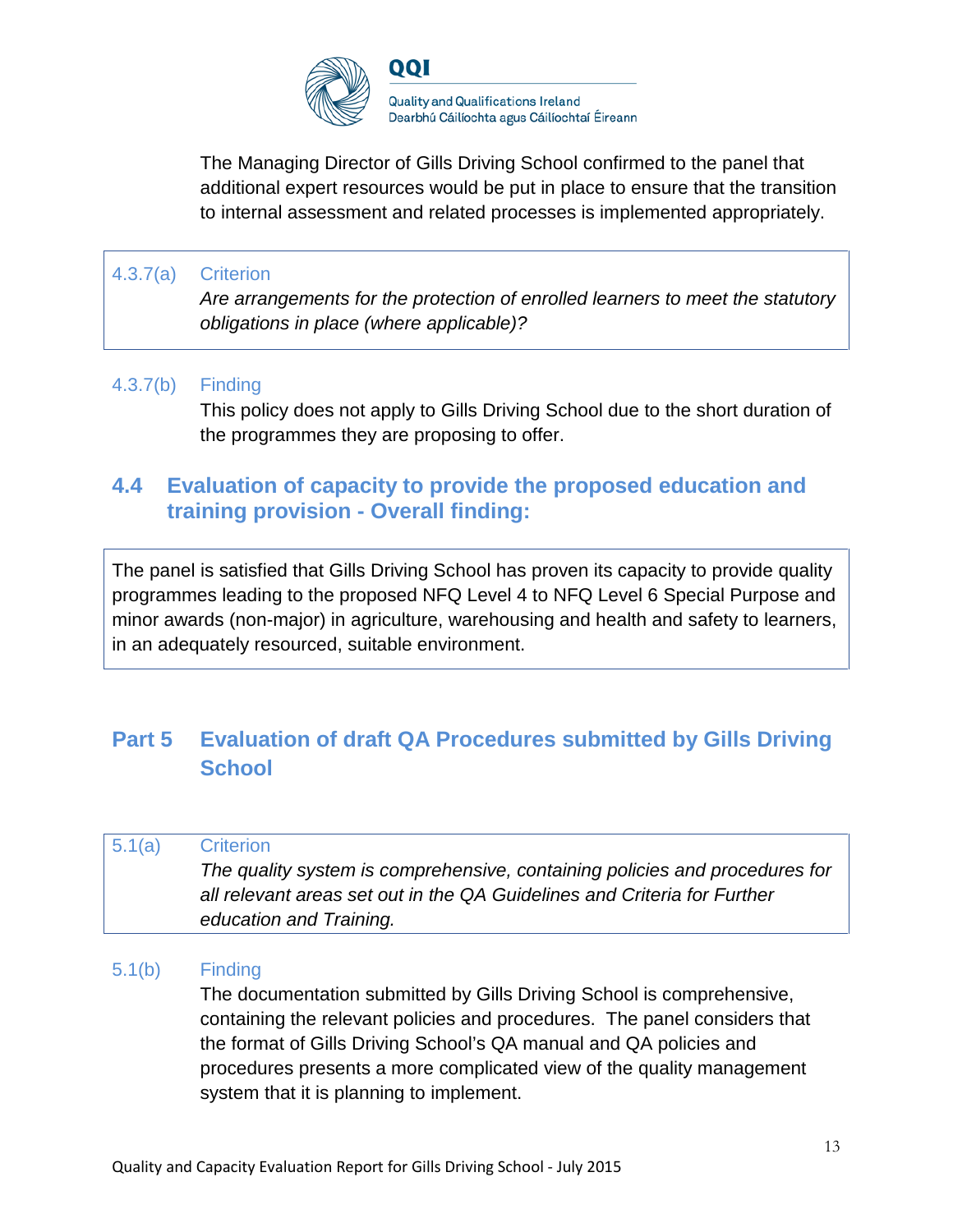

The QA manual would be improved by a revision of its format following mapping to the FET QA Guidelines and Criteria and to reflect actual practice on the ground. This would ensure it is easily understood by any new member of staff. This would make the QA manual a more accurate reflection of the knowledge, understanding and application of the policies and procedures as discussed with the panel.

#### 5.2(a) Criterion

*Gills Driving School has a governance structure capable of overseeing the effective implementation of its quality system*

### 5.2(b) Finding

The panel considers that the proposed structure is too complex for the size of the organisation. The proposed structure requires revision and simplification to reflect actual practices in Gills Driving School and to be workable for its staff (para 4.2.3 refers)

### 5.3(a) Criterion

*Gills Driving School policies are required to demonstrate a full knowledge of legislative obligations on providers arising from the Qualifications and Quality Assurance (Education and Training) Act (2012).*

#### 5.3(b) Finding

The policies submitted by Gills Driving School demonstrate its understanding of the legislative obligations of providers who offer programmes leading to QQI awards.

### 5.4(a) Criterion

*The system for Internal Monitoring is credible i.e. it identifies*

- *- who is responsible*
- *- mode(s) of operation*
- *- frequency*
- *- indicator(s)/measures of effectiveness*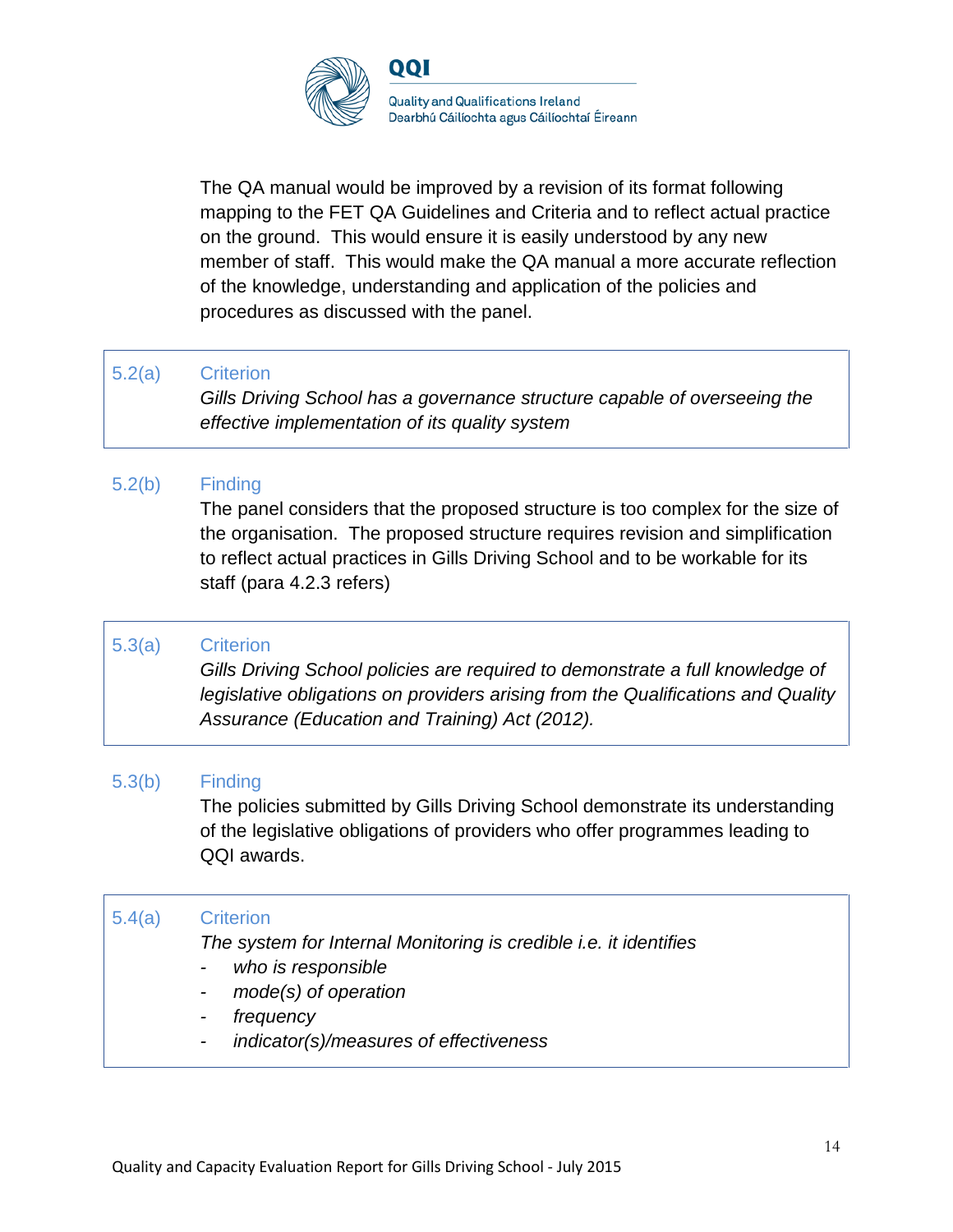

#### 5.4(b) Finding

Gills Driving School, as a small organisation, requires its staff to undertake a varied number of roles, which is understandable. The Managing Director is required to oversee the proposed internal monitoring activities. This is both onerous and inappropriate and should be reconsidered when the proposed structure is reviewed (para 4.2.3 refers).

The panel is of the view that Gills Driving School's QA procedures for internal/self-review and monitoring, require further thinking and refinement. The model of QA, as presented, is designed based on the higher education guidelines and associated criteria. Given that the school is providing further education and training programmes, a reorientation of QA using the appropriate further education and training QA guidelines will result in a more appropriate and practical set of procedures to support the school's proposed provision.

The proposed structures for internal programmatic review and coordination are overly complex and should be revisited. Some of the activities could be better allocated to the Programme and Course Managers as they should be seen as part of the day-to-day operational activities.

There is a need to develop the knowledge and experience of key personnel in relation to implementation of quality assurance, particularly in regards to internal monitoring and review. It is likely that support and mentoring will be needed in the initial years of programme planning, delivery and the review of provision in the light of evidence from systematic and structured monitoring of the quality of provision.

### 5.5(a) Criterion

*The procedures for Assessment of Learners have the capacity to ensure that assessment as carried out will be fair, consistent and fit for purpose.*

#### 5.5(b) Finding

Gills Driving School has extensive experience in the delivery of programmes which are externally assessed by the accrediting body e.g. RSA. The requirement to ensure fair and consistent assessment is a provider responsibility. As QQI has no role in the assessment processes of any provider, this is an area requiring mentoring and support. In discussions with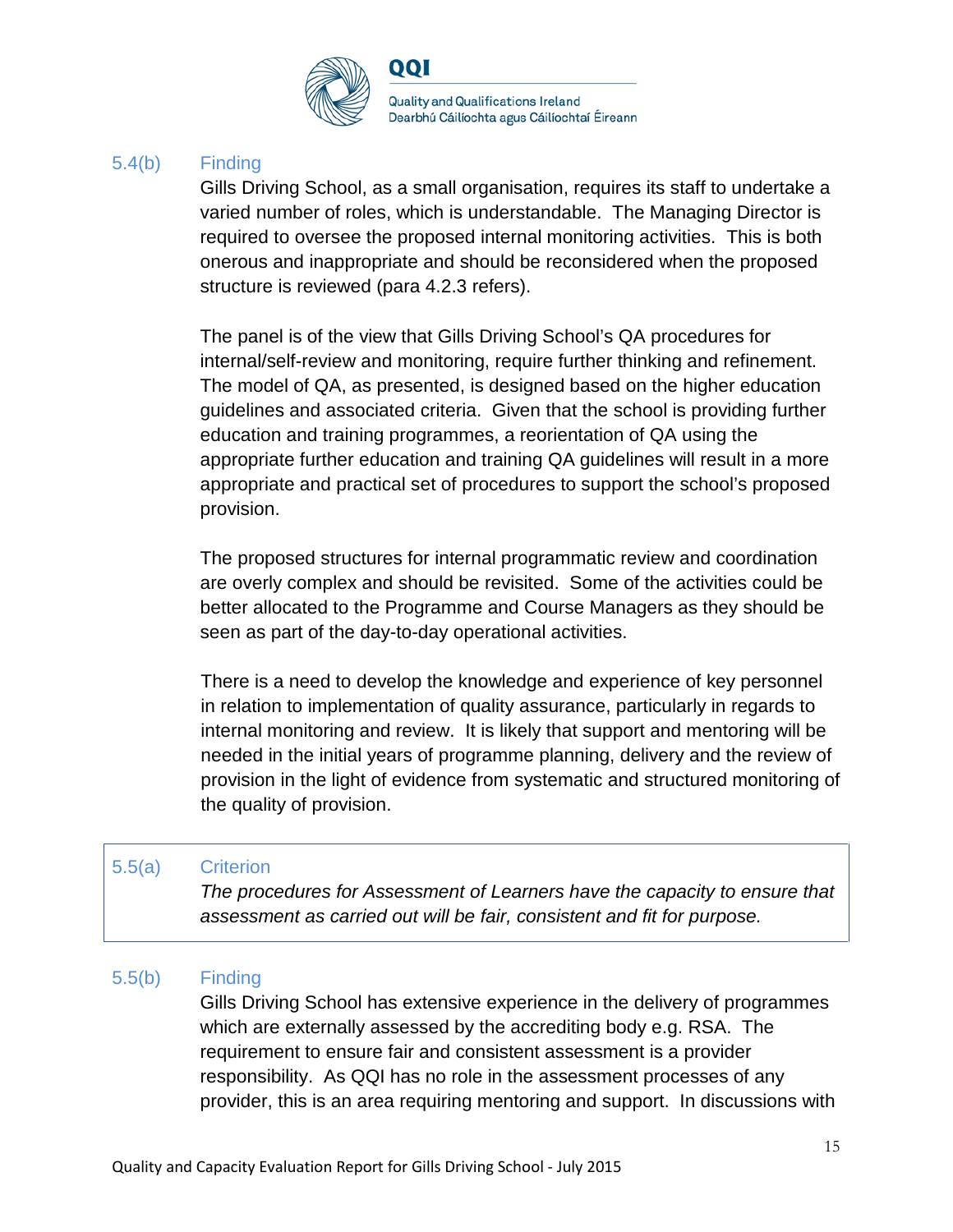

the panel, the Managing Director committed to ensuring that appropriate expertise would be put in place prior to the commencement of programme delivery.

The assessment procedures in the QA Manual are set out in line with the higher education and training model and will need to be revised as this provider is to operate in the FET sector and it would be expected that the assessment procedures would be fully aligned with FET QA guidelines for assessment. This will ensure that the assessment procedures are fair and consistent and reflect more fully the understanding of full provider ownership of these policies and procedures i.e. removal of any reference to the role of QQI in such matters.

#### 5.6(a) Criterion

*The policy for Protection of Enrolled learners clearly states the provider's obligations in this area.*

### 5.6(b) Finding

This policy does not apply to Gills Driving School due to the short duration of the programmes they are proposing to offer.

### 5.7(a) Criterion

*The system for Self-Evaluation and Improvement is credible and has the potential to support quality provision in the provider.*

#### 5.7(b) Finding

Gills Driving School has used various mechanisms of self-evaluation, on an informal basis, to improve and develop its delivery of programmes.

The panel identified that the self-evaluation model proposed by Gills Driving School is based on the Higher Education QA Guidelines and Criteria and is not appropriate or necessary for an organisation the size of Gills Driving School. The proposed system of self-evaluation requires review to ensure it is capable of leading to improvement in the training and related services provided by Gills Driving School.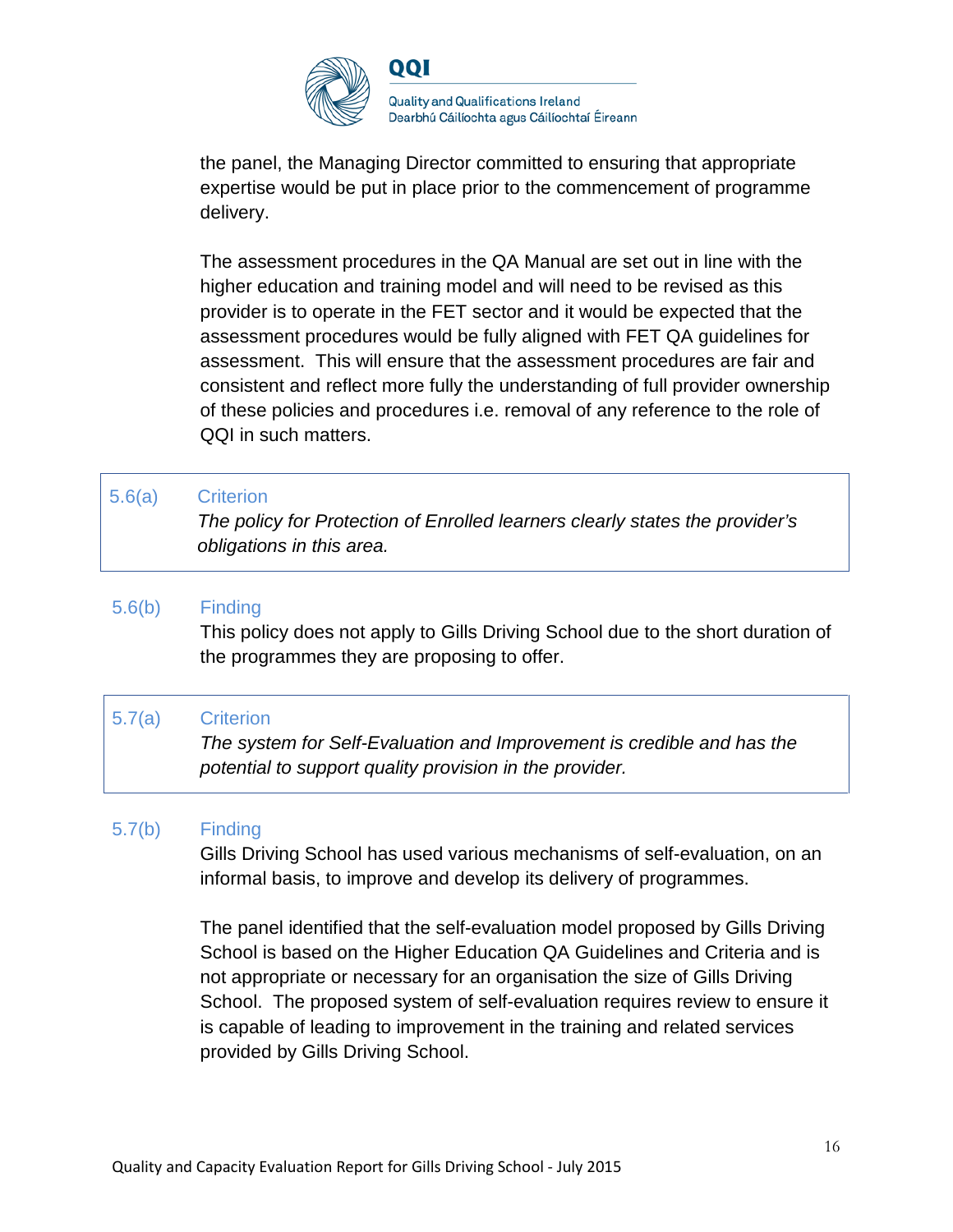

QQI

#### 5.8(a) Criterion

*There is evidence of involvement of all significant stakeholders (learners, staff, independent evaluator, external stakeholders) in the process of selfevaluation.*

#### 5.8(b) Finding

There is evidence that Gills Driving School understands the requirements for all stakeholders to be involved in its self-evaluation processes. The school presented supporting documentation from stakeholders and demonstrated how it maintains effective communications with them. The school is developing to enable it to use this feedback to inform its self-evaluation processes.

#### 5.9(a) Criterion

*The presentation to the panel demonstrates a full ownership and understanding of the quality system by Gills Driving School management.*

#### 5.9(b) Finding

The presentation made to the panel by Gills Driving School assured the panel that the Managing Director and staff implement a range of quality principles and processes that have contributed to the success of the business to date. The panel noted the Managing Director's commitment to appropriately resource and ensure the implementation of an appropriate QA system.

The panel recommends that Gills Driving School networks with other established providers that offer accredited education and training as this will widen their understanding of the effective quality assurance systems in this sector.

#### 5.10(a) Criterion

*The procedures are capable of being effectively monitored by the provider and/or by QQI.*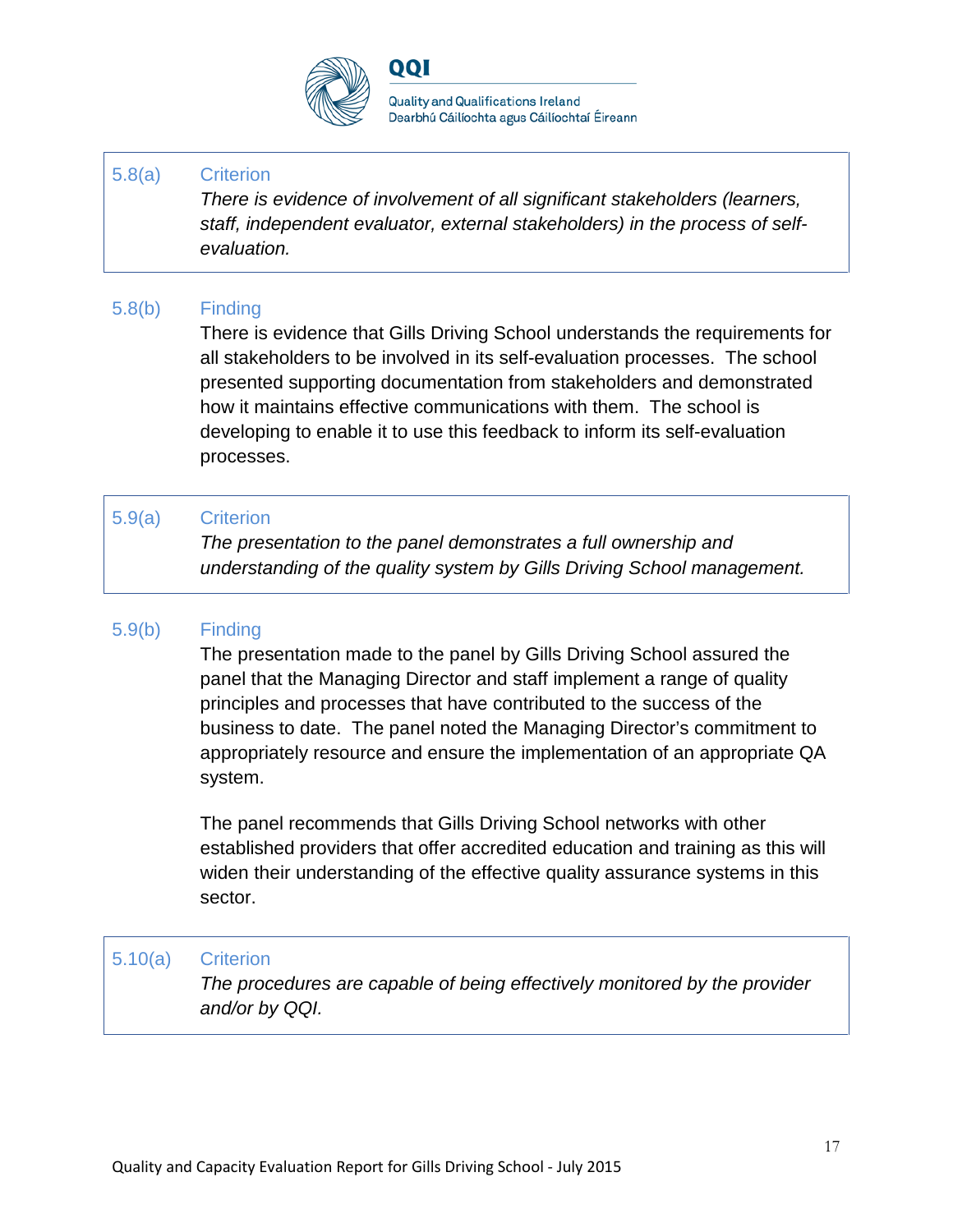

#### 5.10(b) Finding

The procedures set out in the quality assurance manual are capable of being effectively monitored by the provider and QQI. Gills Driving School proposes regular monitoring of its activities and this reflects the short-term nature of its proposed programmes. However, the complex committee structure and the involvement of the Managing Director in the monitoring activity requires review (para 4.2.3 refers).

The panel considers that clarifying the role of the Academic and Quality Manager, Programme and Course Managers in relation to internal monitoring and reducing the over reliance on the Managing Director, will strengthen internal monitoring in the school.

# **Evaluation of draft QA Procedures** - **Overall finding**

The panel is satisfied that the draft Quality Assurance procedures and supporting infrastructure submitted by Gills Driving School demonstrates a potentially effective quality management system fit for the purposes of education and training programmes leading to Special Purpose and minor (non-major) NFQ Level 4 to NFQ Level 6 awards.

The conditions and recommendations made by the panel will strengthen the procedures to support the implementation of an effective, appropriate quality management system by Gills Driving School.

# **Part 6 Conditions and Recommendations**

# **6.1 Conditions**

The panel, at the conclusion of the evaluation process, has set a number of conditions for Gills Driving School. These conditions must be met to the satisfaction of QQI prior to the commencement of Stage 2 of the access to initial programme validation process: submission of programmes for validation.

### *Part 4 - Evaluation of the capacity of Gills Driving School to provide quality education and training to learners*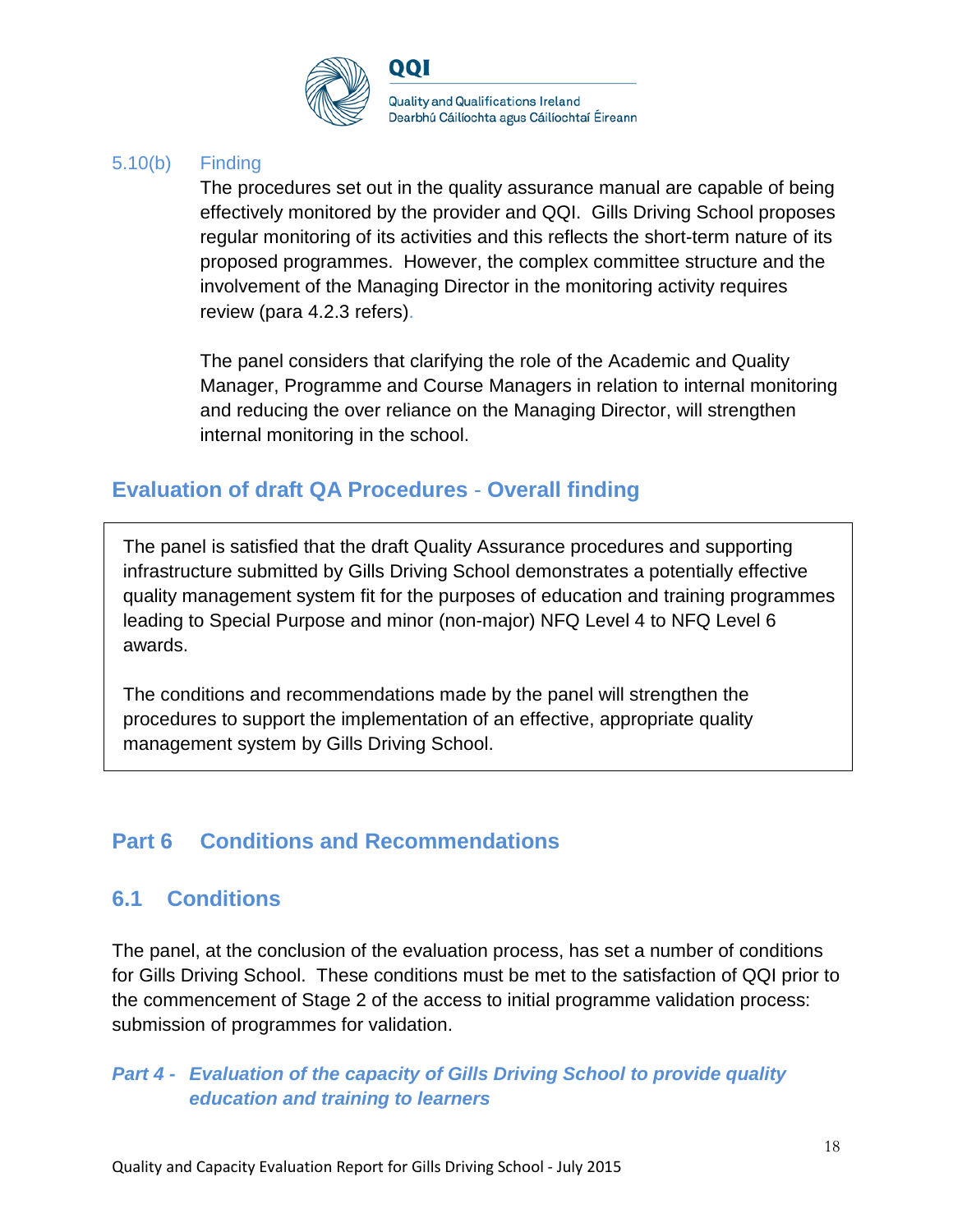

#### *4.2 Resource, governance and structural requirements:*

Revise the proposed governance structure to simplify it to ensure that it is practical and workable for the staff of Gills Driving School (para 4.2.3).

#### 4.3 *Programme development and provision requirements*:

• Address the weakness identified in its understanding of the FET assessment and authentication processes including assignment briefs, consistency of grading, internal verification and external authentication/examining process and results approval, as set out in the FET Quality Assuring Assessment Guidelines (Revised 2013) (para 4.3.6).

### *Part 5 - Evaluation of draft QA Procedures*

- Revise the QA manual format, mapping the policies and procedures to the FET QA Guidelines and Criteria (para 5.1).
- Review the QA procedures for internal/self-review and monitoring to reflect more accurately the FET Quality Assurance Guidelines and Criteria (para 5.4)
- Revise the assessment procedures in the QA Manual to ensure that these procedures fully aligned with FET QA guidelines for assessment (Revised 2013) (para 5.5).
- Revise the QA procedures for internal/self-review and monitoring to ensure it is capable of leading to improvement in the training and related services provided by Gills Driving School (para 5.7).
- Clarify the roles of the Academic and Quality Manager, Programme Manager and Course Manager to ensure that the QA procedures can be appropriately monitored (para 5.9).

It is a standard condition of the initial access to programme validation process that providers who have their draft QA procedures agreed by QQI must apply to validate the proposed programmes within six months of their approval. This condition applies to Gills Driving School.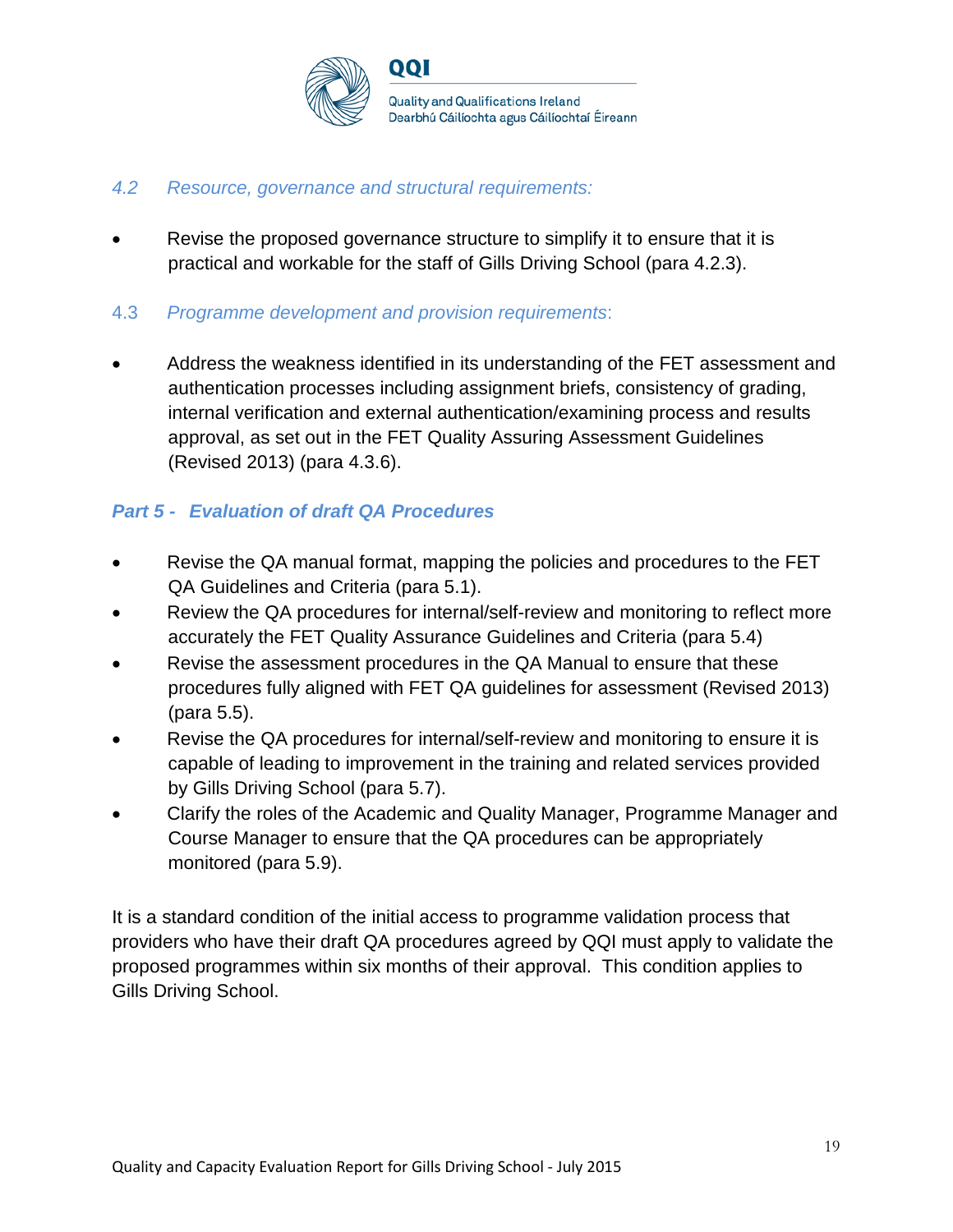

### **6.2 Recommendations**

The panel, at the conclusion of the evaluation process, makes the following recommendations for improvement to Gills Driving School.

- Provide staff with an opportunity to develop its knowledge and understanding of the qualifications system: awards, learning outcomes, programme design, development and internal approval of programmes (para 4.3.1).
- Provide staff with the opportunity to develop its knowledge and understanding of teaching and learning (para 4.3.6)
- Network with other established providers who offer accredited education and training (para 5.9).

# **Part 7 Approval by Chair of the Panel**

This report of the Quality and Capacity Panel is approved and submitted to QQI for its decision on the recommendation to approve the draft Quality Assurance Procedures of Gills Driving School and approve its progression to Stage 2 of the initial programme validation process.

Name:

Date: 6 August 2015